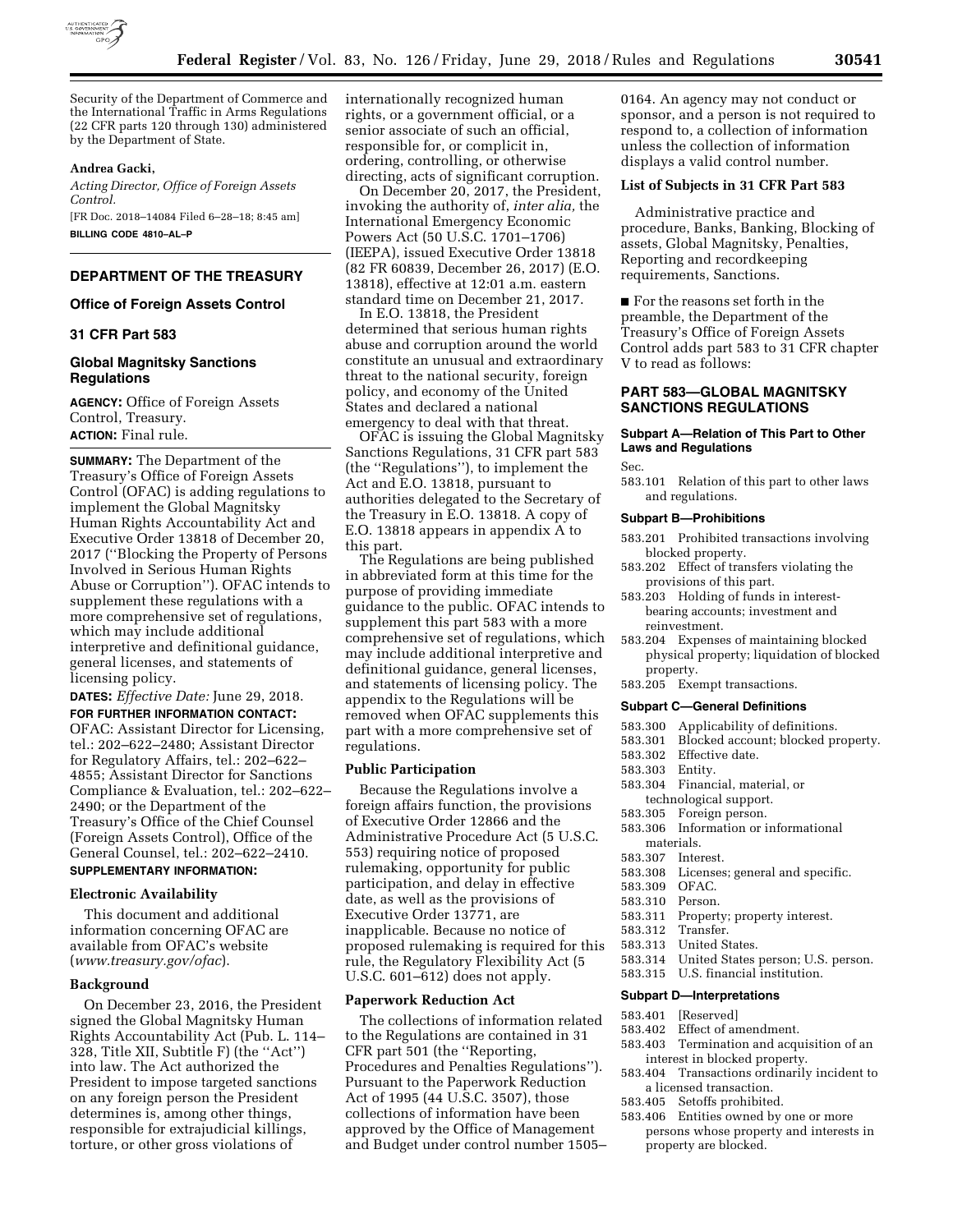## **Subpart E—Licenses, Authorizations, and Statements of Licensing Policy**

- 583.501 General and specific licensing procedures.
- 583.502 [Reserved]
- 583.503 Exclusion from licenses.
- 583.504 Payments and transfers to blocked accounts in U.S. financial institutions.
- 583.505 Entries in certain accounts for normal service charges.
- 583.506 Provision of certain legal services.
- 583.507 Payments for legal services from funds originating outside the United States.
- 583.508 Emergency medical services. **Subpart F—Reports**

583.601 Records and reports.

## **Subpart G—Penalties and Findings of Violation**

583.701 Penalties and Findings of Violation.

#### **Subpart H—Procedures**

583.801 Procedures.

583.802 Delegation of certain authorities of the Secretary of the Treasury.

#### **Subpart I—Paperwork Reduction Act**

583.901 Paperwork Reduction Act notice. Appendix A to Part 583—Executive Order 13818 of December 20, 2017

**Authority:** 3 U.S.C. 301; 31 U.S.C. 321(b); 50 U.S.C. 1601–1651, 1701–1706; Pub. L. 101–410, 104 Stat. 890 (28 U.S.C. 2461 note); Pub. L. 110–96, 121 Stat. 1011 (50 U.S.C. 1705 note); Pub. L. 114–328, Title XII, Subtitle F, 130 Stat. 2533 (22 U.S.C. 2656 note); E.O. 13818, 82 FR 60839, December 26, 2017.

# **Subpart A—Relation of This Part to Other Laws and Regulations**

#### **§ 583.101 Relation of this part to other laws and regulations.**

This part is separate from, and independent of, the other parts of this chapter, with the exception of part 501 of this chapter, the recordkeeping and reporting requirements and license application and other procedures of which apply to this part. Actions taken pursuant to part 501 of this chapter with respect to the prohibitions contained in this part are considered actions taken pursuant to this part. Differing foreign policy and national security circumstances may result in differing interpretations of similar language among the parts of this chapter. No license or authorization contained in or issued pursuant to those other parts authorizes any transaction prohibited by this part. No license or authorization contained in or issued pursuant to any other provision of law or regulation authorizes any transaction prohibited by this part. No license or authorization contained in or issued pursuant to this part relieves the involved parties from

complying with any other applicable laws or regulations.

**Note 1 to § 583.101:** This part has been published in abbreviated form for the purpose of providing immediate guidance to the public. OFAC intends to supplement this part with a more comprehensive set of regulations, which may include additional interpretive and definitional guidance, general licenses, and statements of licensing policy.

# **Subpart B—Prohibitions**

### **§ 583.201 Prohibited transactions involving blocked property.**

All transactions prohibited pursuant to Executive Order 13818 of December 20, 2017 are also prohibited pursuant to this part.

**Note 1 to § 583.201:** The names of persons listed in or designated pursuant to Executive Order 13818, whose property and interests in property therefore are blocked pursuant to this section, are published in the **Federal Register** and incorporated into OFAC's Specially Designated Nationals and Blocked Persons List (SDN List) with the identifier ''[GLOMAG].'' The SDN List is accessible through the following page on OFAC's website: *www.treasury.gov/sdn*. Additional information pertaining to the SDN List can be found in appendix A to this chapter. See § 583.406 concerning entities that may not be listed on the SDN List but whose property and interests in property are nevertheless blocked pursuant to this section.

**Note 2 to § 583.201:** The International Emergency Economic Powers Act (50 U.S.C. 1701–1706), in section 203 (50 U.S.C. 1702), authorizes the blocking of property and interests in property of a person during the pendency of an investigation. The names of persons whose property and interests in property are blocked pending investigation pursuant to this section also are published in the **Federal Register** and incorporated into the SDN List with the identifier ''[BPI– GLOMAG]''.

**Note 3 to § 583.201:** Sections 501.806 and 501.807 of this chapter describe the procedures to be followed by persons seeking, respectively, the unblocking of funds that they believe were blocked due to mistaken identity, and administrative reconsideration of their status as persons whose property and interests in property are blocked pursuant to this section.

#### **§ 583.202 Effect of transfers violating the provisions of this part.**

(a) Any transfer after the effective date that is in violation of any provision of this part or of any regulation, order, directive, ruling, instruction, or license issued pursuant to this part, and that involves any property or interest in property blocked pursuant to § 583.201, is null and void and shall not be the basis for the assertion or recognition of any interest in or right, remedy, power,

or privilege with respect to such property or interests in property.

(b) No transfer before the effective date shall be the basis for the assertion or recognition of any right, remedy, power, or privilege with respect to, or any interest in, any property or interests in property blocked pursuant to § 583.201, unless the person who holds or maintains such property, prior to that date, had written notice of the transfer or by any written evidence had recognized such transfer.

(c) Unless otherwise provided, a license or other authorization issued by OFAC before, during, or after a transfer shall validate such transfer or make it enforceable to the same extent that it would be valid or enforceable but for the provisions of this part and any regulation, order, directive, ruling, instruction, or license issued pursuant to this part.

(d) Transfers of property that otherwise would be null and void or unenforceable by virtue of the provisions of this section shall not be deemed to be null and void or unenforceable as to any person with whom such property is or was held or maintained (and as to such person only) in cases in which such person is able to establish to the satisfaction of OFAC each of the following:

(1) Such transfer did not represent a willful violation of the provisions of this part by the person with whom such property is or was held or maintained (and as to such person only);

(2) The person with whom such property is or was held or maintained did not have reasonable cause to know or suspect, in view of all the facts and circumstances known or available to such person, that such transfer required a license or authorization issued pursuant to this part and was not so licensed or authorized, or, if a license or authorization did purport to cover the transfer, that such license or authorization had been obtained by misrepresentation of a third party or withholding of material facts or was otherwise fraudulently obtained; and

(3) The person with whom such property is or was held or maintained filed with OFAC a report setting forth in full the circumstances relating to such transfer promptly upon discovery that:

(i) Such transfer was in violation of the provisions of this part or any regulation, ruling, instruction, license, or other directive or authorization issued pursuant to this part;

(ii) Such transfer was not licensed or authorized by OFAC; or

(iii) If a license did purport to cover the transfer, such license had been obtained by misrepresentation of a third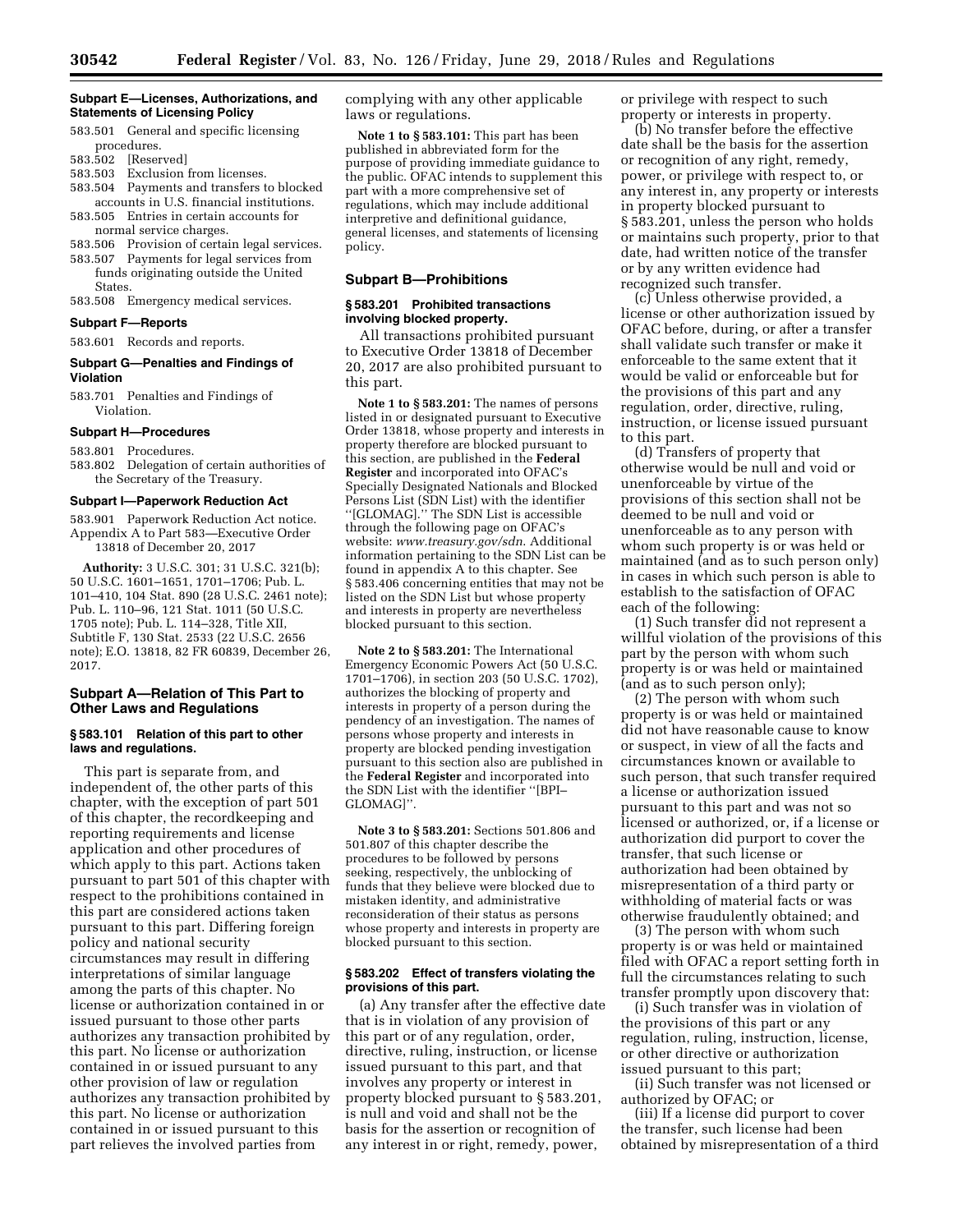party or withholding of material facts or was otherwise fraudulently obtained.

(e) The filing of a report in accordance with the provisions of paragraph (d)(3) of this section shall not be deemed evidence that the terms of paragraphs (d)(1) and (2) of this section have been satisfied.

(f) Unless licensed pursuant to this part, any attachment, judgment, decree, lien, execution, garnishment, or other judicial process is null and void with respect to any property and interests in property blocked pursuant to § 583.201.

#### **§ 583.203 Holding of funds in interestbearing accounts; investment and reinvestment.**

(a) Except as provided in paragraph (e) or (f) of this section, or as otherwise directed or authorized by OFAC, any U.S. person holding funds, such as currency, bank deposits, or liquidated financial obligations, subject to § 583.201 shall hold or place such funds in a blocked interest-bearing account located in the United States.

(b)(1) For purposes of this section, the term *blocked interest-bearing account*  means a blocked account:

(i) In a federally insured U.S. bank, thrift institution, or credit union, provided the funds are earning interest at rates that are commercially reasonable; or

(ii) With a broker or dealer registered with the Securities and Exchange Commission under the Securities Exchange Act of 1934 (15 U.S.C. 78a *et seq.*), provided the funds are invested in a money market fund or in U.S. Treasury bills.

(2) Funds held or placed in a blocked account pursuant to paragraph (a) of this section may not be invested in instruments the maturity of which exceeds 180 days.

(c) For purposes of this section, a rate is commercially reasonable if it is the rate currently offered to other depositors on deposits or instruments of comparable size and maturity.

(d) For purposes of this section, if interest is credited to a separate blocked account or subaccount, the name of the account party on each account must be the same.

(e) Blocked funds held in instruments the maturity of which exceeds 180 days at the time the funds become subject to § 583.201 may continue to be held until maturity in the original instrument, provided any interest, earnings, or other proceeds derived therefrom are paid into a blocked interest-bearing account in accordance with paragraph (a) or (f) of this section.

(f) Blocked funds held in accounts or instruments outside the United States at the time the funds become subject to § 583.201 may continue to be held in the same type of accounts or instruments, provided the funds earn interest at rates that are commercially reasonable.

(g) This section does not create an affirmative obligation for the holder of blocked tangible property, such as real or personal property, or of other blocked property, such as debt or equity securities, to sell or liquidate such property. However, OFAC may issue licenses permitting or directing such sales or liquidation in appropriate cases.

(h) Funds subject to this section may not be held, invested, or reinvested in a manner that provides financial or economic benefit or access to any person whose property and interests in property are blocked pursuant to § 583.201, nor may their holder cooperate in or facilitate the pledging or other attempted use as collateral of blocked funds or other assets.

## **§ 583.204 Expenses of maintaining blocked tangible property; liquidation of blocked property.**

(a) Except as otherwise authorized, and notwithstanding the existence of any rights or obligations conferred or imposed by any international agreement or contract entered into or any license or permit granted prior to the effective date, all expenses incident to the maintenance of tangible property blocked pursuant to § 583.201 shall be the responsibility of the owners or operators of such property, which expenses shall not be met from blocked funds.

(b) Property blocked pursuant to § 583.201 may, in the discretion of OFAC, be sold or liquidated and the net proceeds placed in a blocked interestbearing account in the name of the owner of the property.

#### **§ 583.205 Exempt transactions.**

(a) *Personal communications.* The prohibitions contained in this part do not apply to any postal, telegraphic, telephonic, or other personal communication that does not involve the transfer of anything of value.

(b) *Information or informational materials.* (1) The prohibitions contained in this part do not apply to the importation from any country and the exportation to any country of any information or informational materials, as defined in § 583.306, whether commercial or otherwise, regardless of format or medium of transmission.

(2) This section does not exempt from regulation transactions related to information or informational materials not fully created and in existence at the date of the transactions, or to the

substantive or artistic alteration or enhancement of information or informational materials, or to the provision of marketing and business consulting services. Such prohibited transactions include payment of advances for information or informational materials not yet created and completed (with the exception of prepaid subscriptions for widely circulated magazines and other periodical publications); provision of services to market, produce or coproduce, create, or assist in the creation of information or informational materials; and payment of royalties with respect to income received for enhancements or alterations made by U.S. persons to such information or informational materials.

(3) This section does not exempt transactions incident to the exportation of software subject to the Export Administration Regulations, 15 CFR parts 730 through 774, or to the exportation of goods (including software) or technology for use in the transmission of any data, or to the provision, sale, or leasing of capacity on telecommunications transmission facilities (such as satellite or terrestrial network connectivity) for use in the transmission of any data. The exportation of such items or services and the provision, sale, or leasing of such capacity or facilities to a person whose property and interests in property are blocked pursuant to § 583.201 are prohibited.

(c) *Travel.* The prohibitions contained in this part do not apply to transactions ordinarily incident to travel to or from any country, including importation or exportation of accompanied baggage for personal use, maintenance within any country including payment of living expenses and acquisition of goods or services for personal use, and arrangement or facilitation of such travel including nonscheduled air, sea, or land voyages.

# **Subpart C—General Definitions**

#### **§ 583.300 Applicability of definitions.**

The definitions in this subpart apply throughout the entire part.

#### **§ 583.301 Blocked account; blocked property.**

The terms *blocked account* and *blocked property* shall mean any account or property subject to the prohibitions in § 583.201 held in the name of a person whose property and interests in property are blocked pursuant to § 583.201, or in which such person has an interest, and with respect to which payments, transfers,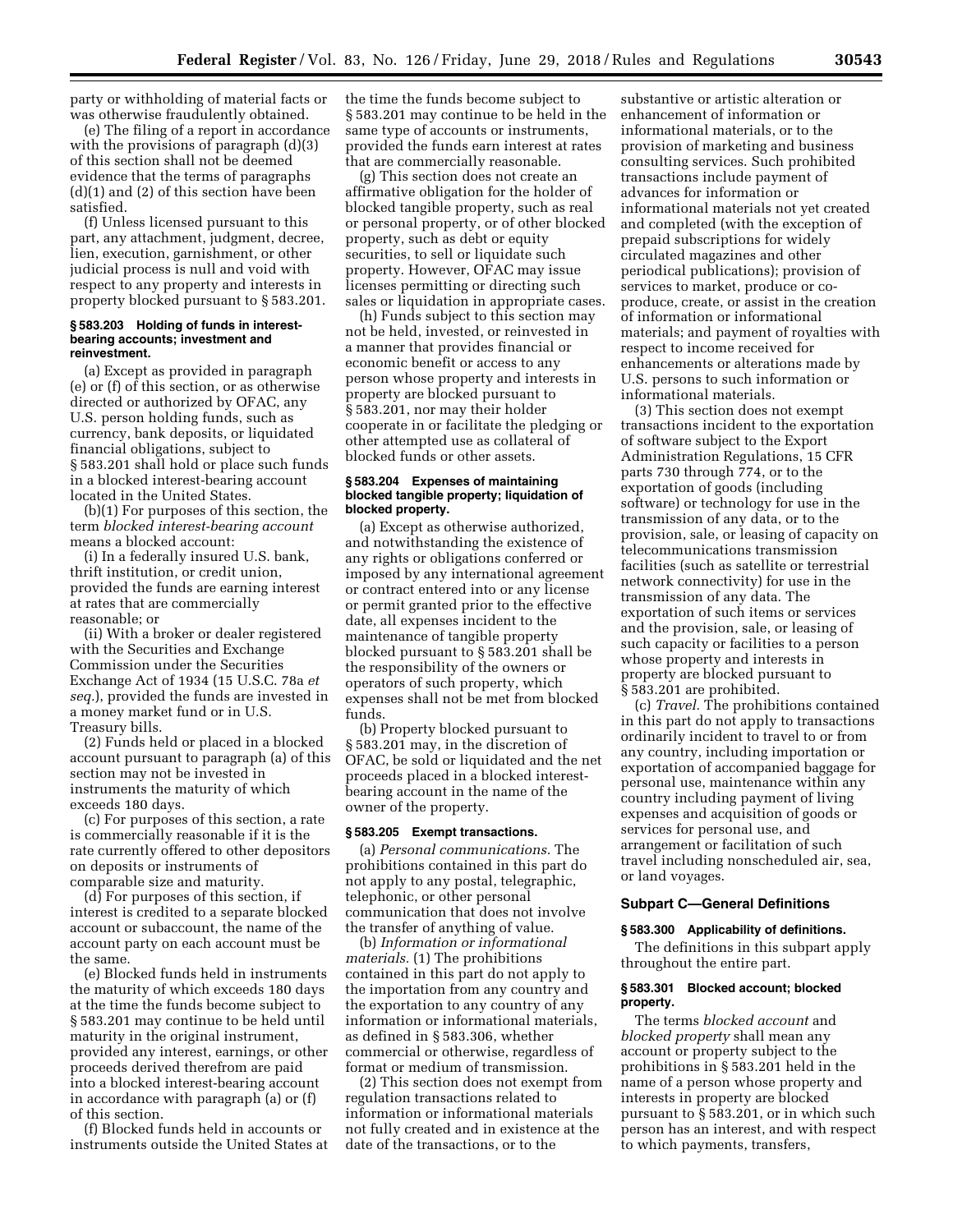exportations, withdrawals, or other dealings may not be made or effected except pursuant to a license or other authorization from OFAC expressly authorizing such action.

**Note 1 to § 583.301:** See § 583.406 concerning the blocked status of property and interests in property of an entity that is directly or indirectly owned, whether individually or in the aggregate, 50 percent or more by one or more persons whose property and interests in property are blocked pursuant to § 583.201.

## **§ 583.302 Effective date.**

(a) The term *effective date* refers to the effective date of the applicable prohibitions and directives contained in this part as follows:

(1) With respect to a person listed in the Annex to Executive Order 13818 of December 20, 2017, 12:01 a.m. eastern standard time on December 21, 2017; and

(2) With respect to a person whose property and interests in property are otherwise blocked pursuant to § 583.201, the earlier of the date of actual or constructive notice that such person's property and interests in property are blocked.

(b) For the purposes of this section, *constructive notice* is the date that a notice of the blocking of the relevant person's property and interests in property is published in the **Federal Register**.

# **§ 583.303 Entity.**

The term *entity* means a partnership, association, trust, joint venture, corporation, group, subgroup, or other organization.

#### **§ 583.304 Financial, material, or technological support.**

The term *financial, material, or technological support,* as used in Executive Order 13818 of December 20, 2017, means any property, tangible or intangible, including currency, financial instruments, securities, or any other transmission of value; weapons or related materiel; chemical or biological agents; explosives; false documentation or identification; communications equipment; computers; electronic or other devices or equipment; technologies; lodging; safe houses; facilities; vehicles or other means of transportation; or goods. ''Technologies'' as used in this definition means specific information necessary for the development, production, or use of a product, including related technical data such as blueprints, plans, diagrams, models, formulae, tables, engineering designs and specifications, manuals, or other recorded instructions.

#### **§ 583.305 Foreign person.**

The term *foreign person* means any citizen or national of a foreign state (including any such individual who is also a citizen or national of the United States), or any entity not organized solely under the laws of the United States or existing solely in the United States, but does not include a foreign state.

## **§ 583.306 Information or informational materials.**

(a)(1) The term *information or informational materials* includes publications, films, posters, phonograph records, photographs, microfilms, microfiche, tapes, compact disks, CD– ROMs, artworks, and news wire feeds.

(2) To be considered information or informational materials, artworks must be classified under heading 9701, 9702, or 9703 of the Harmonized Tariff Schedule of the United States.

(b) The term *information or informational materials,* with respect to exports, does not include items:

(1) That were, as of April 30, 1994, or that thereafter become, controlled for export pursuant to section 5 of the Export Administration Act of 1979, 50 U.S.C. App. 2401–2420 (1979) (EAA), or section 6 of the EAA to the extent that such controls promote the nonproliferation or antiterrorism policies of the United States; or

(2) With respect to which acts are prohibited by 18 U.S.C. chapter 37.

#### **§ 583.307 Interest.**

Except as otherwise provided in this part, the term *interest,* when used with respect to property (*e.g.,* ''an interest in property''), means an interest of any nature whatsoever, direct or indirect.

## **§ 583.308 Licenses; general and specific.**

(a) Except as otherwise provided in this part, the term *license* means any license or authorization contained in or issued pursuant to this part.

(b) The term *general license* means any license or authorization the terms of which are set forth in subpart E of this part or made available on OFAC's website: *www.treasury.gov/ofac*.

(c) The term *specific license* means any license or authorization issued pursuant to this part but not set forth in subpart E of this part or made available on OFAC's website: *www.treasury.gov/ ofac*.

**Note 1 to § 583.308:** See § 501.801 of this chapter on licensing procedures.

# **§ 583.309 OFAC.**

The term *OFAC* means the Department of the Treasury's Office of Foreign Assets Control.

#### **§ 583.310 Person.**

The term *person* means an individual or entity.

## **§ 583.311 Property; property interest.**

The terms *property* and *property interest* include money, checks, drafts, bullion, bank deposits, savings accounts, debts, indebtedness, obligations, notes, guarantees, debentures, stocks, bonds, coupons, any other financial instruments, bankers acceptances, mortgages, pledges, liens or other rights in the nature of security, warehouse receipts, bills of lading, trust receipts, bills of sale, any other evidences of title, ownership, or indebtedness, letters of credit and any documents relating to any rights or obligations thereunder, powers of attorney, goods, wares, merchandise, chattels, stocks on hand, ships, goods on ships, real estate mortgages, deeds of trust, vendors' sales agreements, land contracts, leaseholds, ground rents, real estate and any other interest therein, options, negotiable instruments, trade acceptances, royalties, book accounts, accounts payable, judgments, patents, trademarks or copyrights, insurance policies, safe deposit boxes and their contents, annuities, pooling agreements, services of any nature whatsoever, contracts of any nature whatsoever, and any other property, real, personal, or mixed, tangible or intangible, or interest or interests therein, present, future, or contingent.

#### **§ 583.312 Transfer.**

The term *transfer* means any actual or purported act or transaction, whether or not evidenced by writing, and whether or not done or performed within the United States, the purpose, intent, or effect of which is to create, surrender, release, convey, transfer, or alter, directly or indirectly, any right, remedy, power, privilege, or interest with respect to any property. Without limitation on the foregoing, it shall include the making, execution, or delivery of any assignment, power, conveyance, check, declaration, deed, deed of trust, power of attorney, power of appointment, bill of sale, mortgage, receipt, agreement, contract, certificate, gift, sale, affidavit, or statement; the making of any payment; the setting off of any obligation or credit; the appointment of any agent, trustee, or fiduciary; the creation or transfer of any lien; the issuance, docketing, filing, or levy of or under any judgment, decree, attachment, injunction, execution, or other judicial or administrative process or order, or the service of any garnishment; the acquisition of any interest of any nature whatsoever by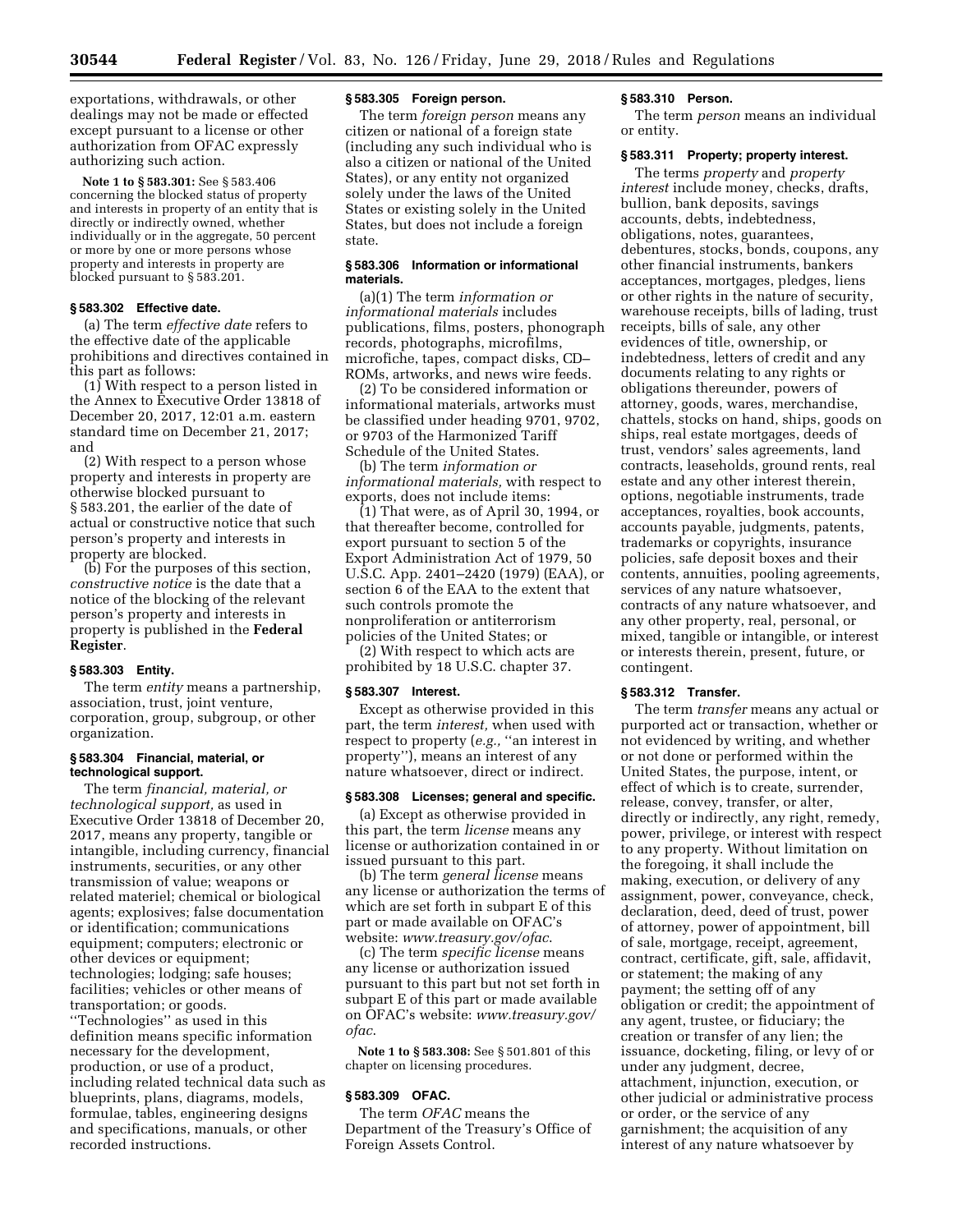reason of a judgment or decree of any foreign country; the fulfillment of any condition; the exercise of any power of appointment, power of attorney, or other power; or the acquisition, disposition, transportation, importation, exportation, or withdrawal of any security.

## **§ 583.313 United States.**

The term *United States* means the United States, its territories and possessions, and all areas under the jurisdiction or authority thereof.

## **§ 583.314 United States person; U.S. person.**

The term *United States person* or *U.S. person* means any United States citizen, permanent resident alien, entity organized under the laws of the United States or any jurisdiction within the United States (including foreign branches), or any person in the United **States** 

## **§ 583.315 U.S. financial institution.**

The term *U.S. financial institution*  means any U.S. entity (including its foreign branches) that is engaged in the business of accepting deposits, making, granting, transferring, holding, or brokering loans or other extensions of credit, or purchasing or selling foreign exchange, securities, commodity futures or options, or procuring purchasers and sellers thereof, as principal or agent. It includes depository institutions, banks, savings banks, trust companies, securities brokers and dealers, futures and options brokers and dealers, forward contract and foreign exchange merchants, securities and commodities exchanges, clearing corporations, investment companies, employee benefit plans, and U.S. holding companies, U.S. affiliates, or U.S. subsidiaries of any of the foregoing. This term includes those branches, offices, and agencies of foreign financial institutions that are located in the United States, but not such institutions' foreign branches, offices, or agencies.

#### **Subpart D—Interpretations**

## **§ 583.401 [Reserved]**

## **§ 583.402 Effect of amendment.**

Unless otherwise specifically provided, any amendment, modification, or revocation of any provision in or appendix to this part or chapter or of any order, regulation, ruling, instruction, or license issued by OFAC does not affect any act done or omitted, or any civil or criminal proceeding commenced or pending, prior to such amendment, modification, or revocation. All penalties, forfeitures,

and liabilities under any such order, regulation, ruling, instruction, or license continue and may be enforced as if such amendment, modification, or revocation had not been made.

## **§ 583.403 Termination and acquisition of an interest in blocked property.**

(a) Whenever a transaction licensed or authorized by or pursuant to this part results in the transfer of property (including any property interest) away from a person whose property and interests in property are blocked pursuant to § 583.201, such property shall no longer be deemed to be property blocked pursuant to § 583.201, unless there exists in the property another interest that is blocked pursuant to § 583.201, the transfer of which has not been effected pursuant to license or other authorization.

(b) Unless otherwise specifically provided in a license or authorization issued pursuant to this part, if property (including any property interest) is transferred or attempted to be transferred to a person whose property and interests in property are blocked pursuant to § 583.201, such property shall be deemed to be property in which such person has an interest and therefore blocked.

## **§ 583.404 Transactions ordinarily incident to a licensed transaction.**

Any transaction ordinarily incident to a licensed transaction and necessary to give effect thereto is also authorized, except:

(a) An ordinarily incident transaction, not explicitly authorized within the terms of the license, by or with a person whose property and interests in property are blocked pursuant to § 583.201; or

(b) An ordinarily incident transaction, not explicitly authorized within the terms of the license, involving a debit to a blocked account or a transfer of blocked property.

## **§ 583.405 Setoffs prohibited.**

A setoff against blocked property (including a blocked account), whether by a U.S. bank or other U.S. person, is a prohibited transfer under § 583.201 if effected after the effective date.

## **§ 583.406 Entities owned by one or more persons whose property and interests in property are blocked.**

Persons whose property and interests in property are blocked pursuant to § 583.201 have an interest in all property and interests in property of an entity in which such persons directly or indirectly own, whether individually or in the aggregate, a 50 percent or greater interest. The property and interests in

property of such an entity, therefore, are blocked, and such an entity is a person whose property and interests in property are blocked pursuant to § 583.201, regardless of whether the name of the entity is incorporated into OFAC's Specially Designated Nationals and Blocked Persons List (SDN List).

## **Subpart E—Licenses, Authorizations, and Statements of Licensing Policy**

# **§ 583.501 General and specific licensing procedures.**

For provisions relating to licensing procedures, see part 501, subpart E, of this chapter. Licensing actions taken pursuant to part 501 of this chapter with respect to the prohibitions contained in this part are considered actions taken pursuant to this part. General licenses and statements of licensing policy relating to this part also may be available through the Global Magnitsky sanctions page on OFAC's website: *www.treasury.gov/ofac*.

# **§ 583.502 [Reserved]**

#### **§ 583.503 Exclusion from licenses.**

OFAC reserves the right to exclude any person, property, transaction, or class thereof from the operation of any license or from the privileges conferred by any license. OFAC also reserves the right to restrict the applicability of any license to particular persons, property, transactions, or classes thereof. Such actions are binding upon actual or constructive notice of the exclusions or restrictions.

#### **§ 583.504 Payments and transfers to blocked accounts in U.S. financial institutions.**

Any payment of funds or transfer of credit in which a person whose property and interests in property are blocked pursuant to § 583.201 has any interest that comes within the possession or control of a U.S. financial institution must be blocked in an account on the books of that financial institution. A transfer of funds or credit by a U.S. financial institution between blocked accounts in its branches or offices is authorized, provided that no transfer is made from an account within the United States to an account held outside the United States, and further provided that a transfer from a blocked account may be made only to another blocked account held in the same name.

**Note 1 to § 583.504:** See § 501.603 of this chapter for mandatory reporting requirements regarding financial transfers. See also § 583.203 concerning the obligation to hold blocked funds in interest-bearing accounts.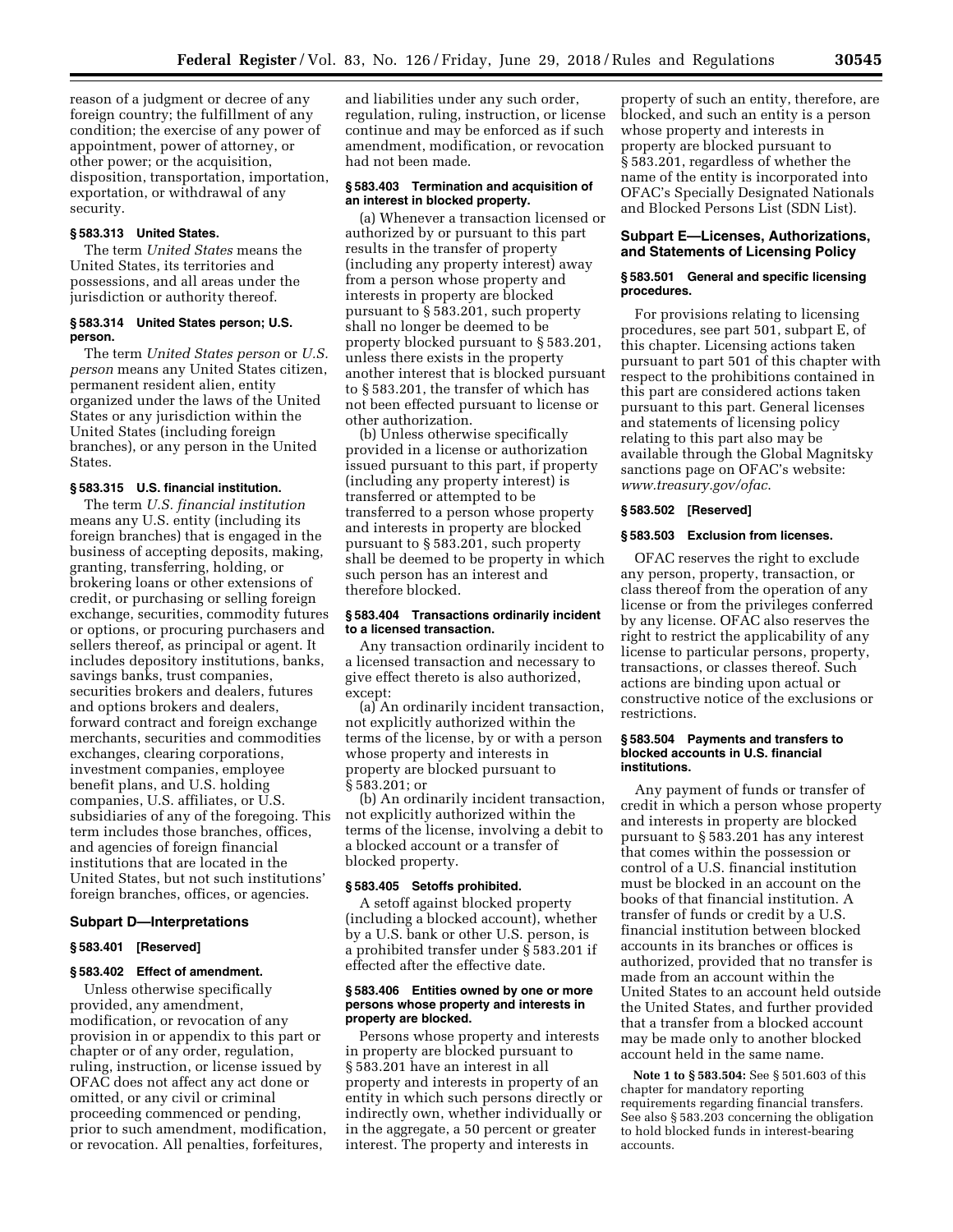#### **§ 583.505 Entries in certain accounts for normal service charges.**

(a) A U.S. financial institution is authorized to debit any blocked account held at that financial institution in payment or reimbursement for normal service charges owed it by the owner of that blocked account.

(b) As used in this section, the term *normal service charges* shall include charges in payment or reimbursement for interest due; cable, telegraph, internet, or telephone charges; postage costs; custody fees; small adjustment charges to correct bookkeeping errors; and, but not by way of limitation, minimum balance charges, notary and protest fees, and charges for reference books, photocopies, credit reports, transcripts of statements, registered mail, insurance, stationery and supplies, and other similar items.

#### **§ 583.506 Provision of certain legal services.**

(a) The provision of the following legal services to or on behalf of persons whose property and interests in property are blocked pursuant to § 583.201 or any further Executive orders relating to the national emergency declared in Executive Order 13818 of December 20, 2017, is authorized, provided that receipt of payment of professional fees and reimbursement of incurred expenses must be authorized pursuant to § 583.507, which authorizes certain payments for legal services from funds originating outside the United States; via specific license; or otherwise pursuant to this part:

(1) Provision of legal advice and counseling on the requirements of and compliance with the laws of the United States or any jurisdiction within the United States, provided that such advice and counseling are not provided to facilitate transactions in violation of this part;

(2) Representation of persons named as defendants in or otherwise made parties to legal, arbitration, or administrative proceedings before any U.S. federal, state, or local court or agency;

(3) Initiation and conduct of legal, arbitration, or administrative proceedings before any U.S. federal, state, or local court or agency;

(4) Representation of persons before any U.S. federal, state, or local court or agency with respect to the imposition, administration, or enforcement of U.S. sanctions against such persons; and

(5) Provision of legal services in any other context in which prevailing U.S. law requires access to legal counsel at public expense.

(b) The provision of any other legal services to or on behalf of persons whose property and interests in property are blocked pursuant to § 583.201 or any further Executive orders relating to the national emergency declared in Executive Order 13818 of December 20, 2017, not otherwise authorized in this part, requires the issuance of a specific license.

(c) U.S. persons do not need to obtain specific authorization to provide related services, such as making filings and providing other administrative services, that are ordinarily incident to the provision of services authorized by this section. Additionally, U.S. persons who provide services authorized by this section do not need to obtain specific authorization to contract for related services that are ordinarily incident to the provision of those legal services, such as those provided by private investigators or expert witnesses, or to pay for such services. See § 583.404.

(d) Entry into a settlement agreement or the enforcement of any lien, judgment, arbitral award, decree, or other order through execution, garnishment, or other judicial process purporting to transfer or otherwise alter or affect property or interests in property blocked pursuant to § 583.201 or any further Executive orders relating to the national emergency declared in Executive Order 13818 of December 20, 2017 is prohibited unless licensed pursuant to this part.

**Note 1 to § 583.506:** Pursuant to part 501, subpart E, of this chapter, U.S. persons seeking administrative reconsideration or judicial review of their designation or the blocking of their property and interests in property may apply for a specific license from OFAC to authorize the release of certain blocked funds for the payment of professional fees and reimbursement of incurred expenses for the provision of such legal services where alternative funding sources are not available. For more information, see OFAC's *Guidance on the Release of Limited Amounts of Blocked Funds for Payment of Legal Fees and Costs Incurred in Challenging the Blocking of U.S. Persons in Administrative or Civil Proceedings,* which is available on OFAC's website at: *www.treasury.gov/ofac*.

#### **§ 583.507 Payments for legal services from funds originating outside the United States.**

(a) *Professional fees and incurred expenses.* Receipt of payment of professional fees and reimbursement of incurred expenses for the provision of legal services authorized pursuant to § 583.506(a) to or on behalf of any person whose property and interests in property are blocked pursuant to § 583.201 or any further Executive

orders relating to the national emergency declared in Executive Order 13818 of December 20, 2017 is authorized from funds originating outside the United States, provided that the funds do not originate from:

(1) A source within the United States; (2) Any source, wherever located, within the possession or control of a U.S. person; or

(3) Any individual or entity, other than the person on whose behalf the legal services authorized pursuant to § 583.506(a) are to be provided, whose property and interests in property are blocked pursuant to any part of this chapter or any Executive order or statute.

**Note 1 to paragraph (a):** Nothing in this paragraph authorizes payments for legal services using funds in which any other person whose property and interests in property are blocked pursuant to § 583.201, any other part of this chapter, or any Executive order has an interest.

(b) *Reports.* (1) U.S. persons who receive payments pursuant to paragraph (a) of this section must submit annual reports no later than 30 days following the end of the calendar year during which the payments were received providing information on the funds received. Such reports shall specify:

(i) The individual or entity from whom the funds originated and the amount of funds received; and

(ii) If applicable:

(A) The names of any individuals or entities providing related services to the U.S. person receiving payment in connection with authorized legal services, such as private investigators or expert witnesses;

(B) A general description of the services provided; and

(C) The amount of funds paid in connection with such services.

(2) The reports, which must reference this section, are to be submitted to OFAC using one of the following methods:

(i) Email (preferred method): *OFAC.Regulations.Reports@ treasury.gov;* or

(ii) U.S. mail: OFAC Regulations Reports, Office of Foreign Assets Control, U.S. Department of the Treasury, 1500 Pennsylvania Avenue NW, Freedman's Bank Building, Washington, DC 20220.

## **§ 583.508 Emergency medical services.**

The provision and receipt of nonscheduled emergency medical services that are otherwise prohibited by this part or any further Executive orders relating to the national emergency declared in Executive Order 13818 of December 20, 2017 are authorized.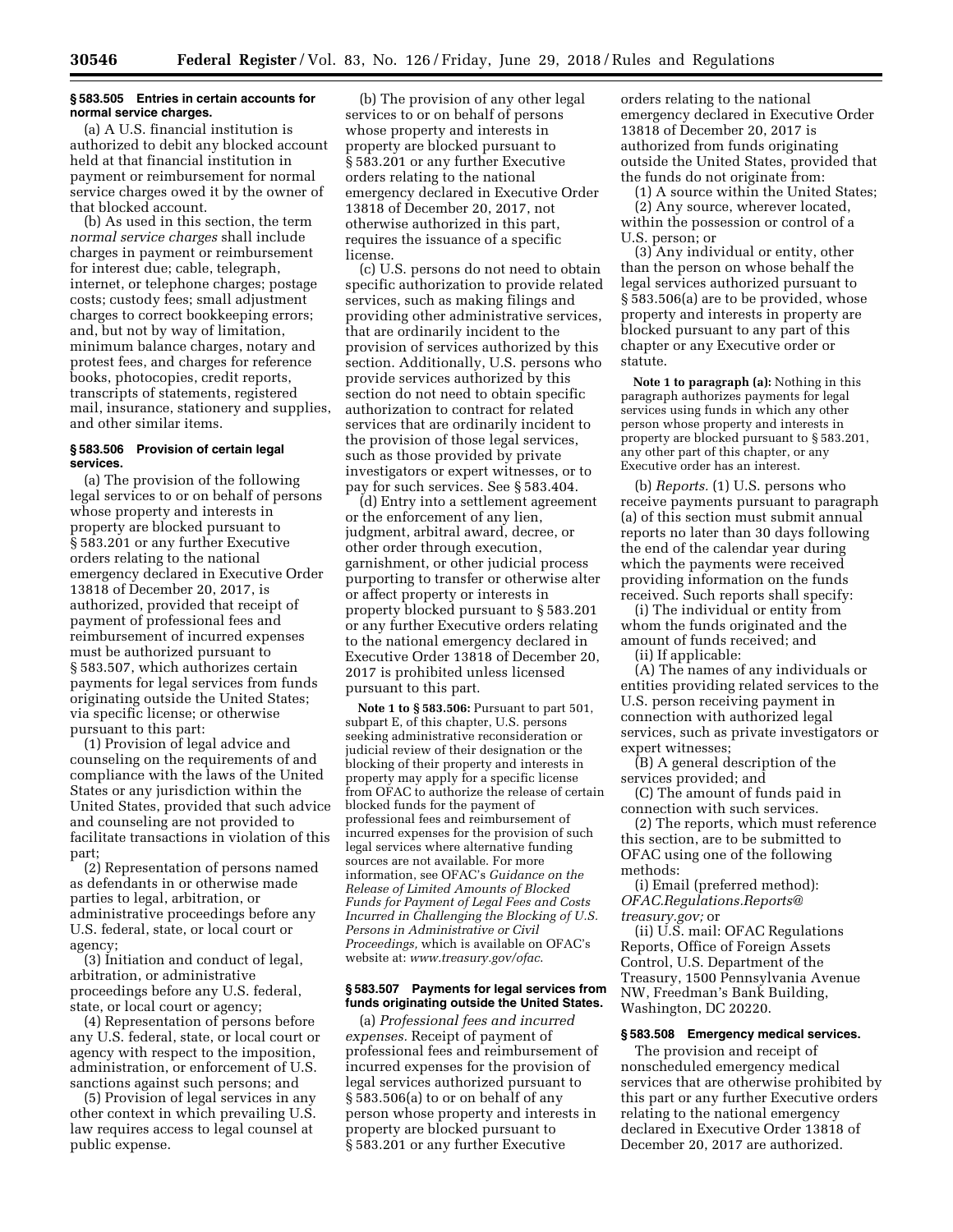#### **Subpart F—Reports**

#### **§ 583.601 Records and reports.**

For provisions relating to required records and reports, see part 501, subpart C, of this chapter. Recordkeeping and reporting requirements imposed by part 501 of this chapter with respect to the prohibitions contained in this part are considered requirements arising pursuant to this part.

# **Subpart G—Penalties and Findings of Violation**

## **§ 583.701 Penalties and Findings of Violation.**

(a) The penalties available under section 206 of the International Emergency Economic Powers Act (50 U.S.C. 1701–1706) (IEEPA), as adjusted annually pursuant to the Federal Civil Penalties Inflation Adjustment Act of 1990 (Pub. L. 101–410, as amended, 28 U.S.C. 2461 note) or, in the case of criminal violations, as adjusted pursuant to 18 U.S.C. 3571, are applicable to violations of the provisions of this part.

(b) OFAC has the authority, pursuant to IEEPA, to issue Pre-Penalty Notices, Penalty Notices, and Findings of Violation; impose monetary penalties; engage in settlement discussions and enter into settlements; refer matters to the United States Department of Justice for administrative collection; and, in appropriate circumstances, refer matters to appropriate law enforcement agencies for criminal investigation and/or prosecution. For more information, see appendix A to part 501 of this chapter, which provides a general framework for the enforcement of all economic sanctions programs administered by OFAC, including enforcement-related definitions, types of responses to apparent violations, general factors affecting administrative actions, civil penalties for failure to comply with a requirement to furnish information or keep records, and other general civil penalties information.

## **Subpart H—Procedures**

#### **§ 583.801 Procedures.**

For license application procedures and procedures relating to amendments, modifications, or revocations of licenses; administrative decisions; rulemaking; and requests for documents pursuant to the Freedom of Information and Privacy Acts (5 U.S.C. 552 and 552a), see part 501, subpart E, of this chapter.

## **§ 583.802 Delegation of certain authorities by the Secretary of the Treasury.**

Any action that the Secretary of the Treasury is authorized to take pursuant to Executive Order 13818 of December 20, 2017 and any further Executive orders relating to the national emergency declared therein, may be taken by the Director of OFAC or by any other person to whom the Secretary of the Treasury has delegated authority so to act.

# **Subpart I—Paperwork Reduction Act**

# **§ 583.901 Paperwork Reduction Act notice.**

For approval by the Office of Management and Budget (OMB) under the Paperwork Reduction Act of 1995 (44 U.S.C. 3507) of information collections relating to recordkeeping and reporting requirements, licensing procedures, and other procedures, see § 501.901 of this chapter. An agency may not conduct or sponsor, and a person is not required to respond to, a collection of information unless it displays a valid control number assigned by OMB.

## **Appendix A to Part 583—Executive Order 13818**

*Executive Order 13818 of December 20, 2017*  Blocking the Property of Persons Involved in Serious Human Rights Abuse or Corruption

By the authority vested in me as President by the Constitution and the laws of the United States of America, including the International Emergency Economic Powers Act (50 U.S.C. 1701 *et seq.*) (IEEPA), the National Emergencies Act (50 U.S.C. 1601 *et seq.*) (NEA), the Global Magnitsky Human Rights Accountability Act (Public Law 114– 328) (the ''Act''), section 212(f) of the Immigration and Nationality Act of 1952 (8 U.S.C. 1182(f)) (INA), and section 301 of title 3, United States Code,

I, DONALD J. TRUMP, President of the United States of America, find that the prevalence and severity of human rights abuse and corruption that have their source, in whole or in substantial part, outside the United States, such as those committed or directed by persons listed in the Annex to this order, have reached such scope and gravity that they threaten the stability of international political and economic systems. Human rights abuse and corruption undermine the values that form an essential foundation of stable, secure, and functioning societies; have devastating impacts on individuals; weaken democratic institutions; degrade the rule of law; perpetuate violent conflicts; facilitate the activities of dangerous persons; and undermine economic markets. The United States seeks to impose tangible and significant consequences on those who commit serious human rights abuse or engage in corruption, as well as to protect the financial system of the United States from abuse by these same persons.

I therefore determine that serious human rights abuse and corruption around the world constitute an unusual and extraordinary threat to the national security, foreign policy, and economy of the United States, and I hereby declare a national emergency to deal with that threat.

I hereby determine and order:

**SECTION 1.** (a) All property and interests in property that are in the United States, that hereafter come within the United States, or that are or hereafter come within the possession or control of any United States person of the following persons are blocked and may not be transferred, paid, exported, withdrawn, or otherwise dealt in:

(i) The persons listed in the Annex to this order;

(ii) any foreign person determined by the Secretary of the Treasury, in consultation with the Secretary of State and the Attorney General:

(A) To be responsible for or complicit in, or to have directly or indirectly engaged in, serious human rights abuse;

(B) to be a current or former government official, or a person acting for or on behalf of such an official, who is responsible for or complicit in, or has directly or indirectly engaged in:

(1) Corruption, including the misappropriation of state assets, the expropriation of private assets for personal gain, corruption related to government contracts or the extraction of natural resources, or bribery; or

(2) the transfer or the facilitation of the transfer of the proceeds of corruption;

(C) to be or have been a leader or official of:

(1) An entity, including any government entity, that has engaged in, or whose members have engaged in, any of the activities described in subsections (ii)(A),  $(ii)(B)(1)$ , or  $(ii)(B)(2)$  of this section relating to the leader's or official's tenure; or

(2) an entity whose property and interests in property are blocked pursuant to this order as a result of activities related to the leader's or official's tenure; or

(D) to have attempted to engage in any of the activities described in subsections (ii)(A),  $(ii)(B)(1)$ , or  $(ii)(B)(2)$  of this section; and

(iii) any person determined by the Secretary of the Treasury, in consultation with the Secretary of State and the Attorney General:

(A) To have materially assisted, sponsored, or provided financial, material, or technological support for, or goods or services to or in support of:

(1) Any activity described in subsections  $(ii)(A), (ii)(B)(1), or (ii)(B)(2) of this section$ that is conducted by a foreign person;

(2) any person whose property and interests in property are blocked pursuant to this order; or

(3) any entity, including any government entity, that has engaged in, or whose members have engaged in, any of the activities described in subsections (ii)(A),  $(ii)(B)(1)$ , or  $(ii)(B)(2)$  of this section, where the activity is conducted by a foreign person;

(B) to be owned or controlled by, or to have acted or purported to act for or on behalf of, directly or indirectly, any person whose property and interests in property are blocked pursuant to this order; or